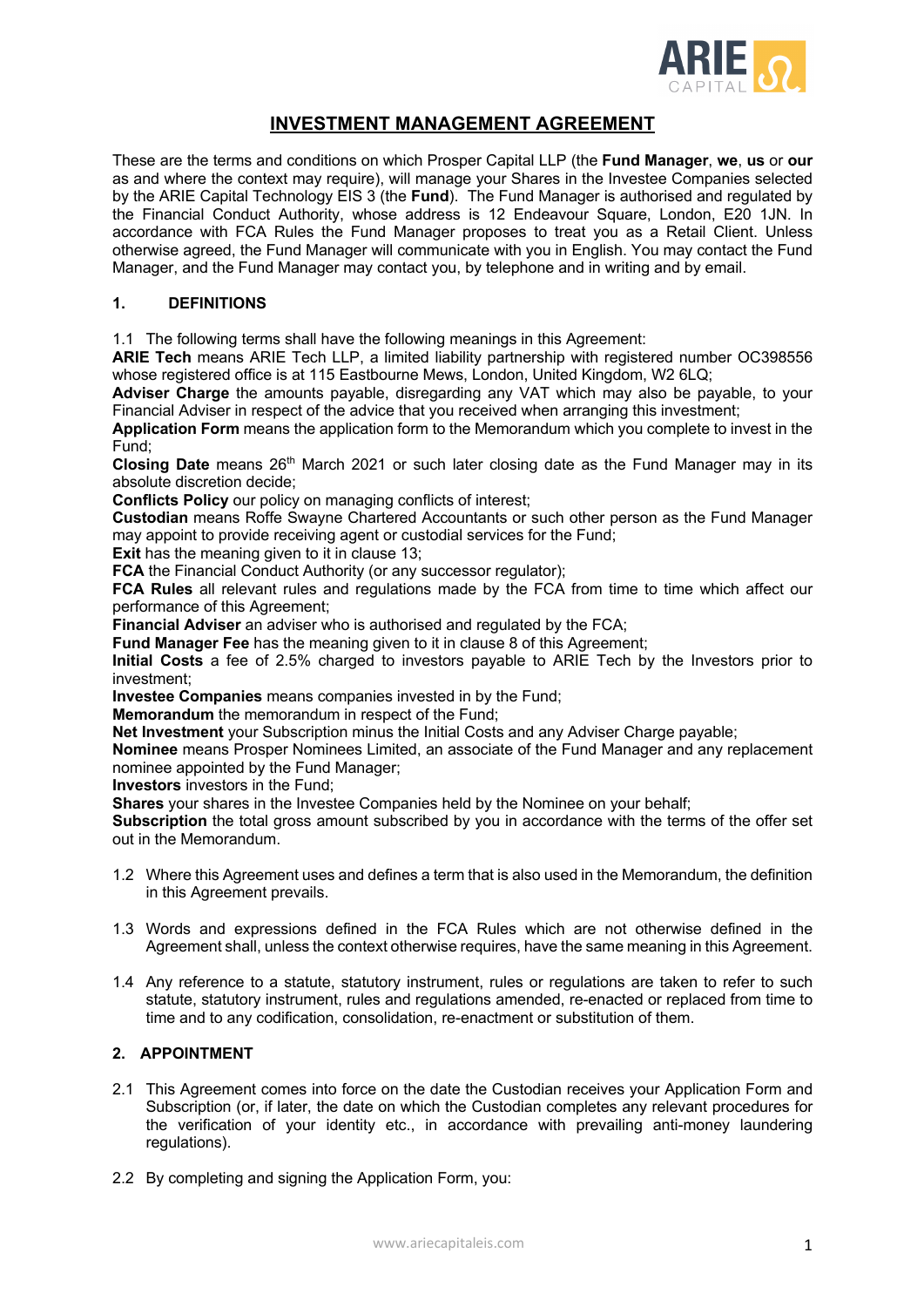

- a) appoint the Fund Manager as manager of your Shares and to hold your Shares in the name of the Nominee on your behalf after the Closing Date;
- b) appoint the Custodian to act as custodian of your Subscription until the Closing Date; and
- c) agree to the terms of this Agreement.
- 2.3 If you entered into this Agreement without face-to-face contact with a Financial Adviser, then under the FCA rules you have the right to cancel this Agreement for a period of up to 14 days from the day on which the Custodian accepts your Application Form. In this regard, you are advised that:
	- a) in order to cancel this Agreement, you must ensure that your written instructions to cancel are dispatched to the Custodian before the expiry of the 14 day cancellation period;
	- b) if you cancel in accordance with (a), we will arrange for the return of your Subscription (but may deduct out-of-pocket expenses incurred in relation to your application to invest), and will use reasonable endeavours to do so within 30 days of receipt of your written instructions to cancel; and
	- c) the cancellation right under this clause 2.3 applies only to this Agreement and does not require us to cancel the issue of your Shares.
- 2.4 The Fund Manager or the Custodian are entitled in their absolute discretion to reject your application in part or in full.

#### **3. SUBSCRIPTIONS**

The maximum investment is £1,000,000, although this is at the Fund Manager's discretion. The minimum amount that may be subscribed to the Fund, after deduction of any Adviser Charge, is £10,000. Until the Closing Date, your Net Investment will be held in a client bank account in the name of the Custodian. No interest will be payable to you on any amounts held in the client bank account.

## **4. INVESTMENT MANAGEMENT**

4.1 After you invest in the Fund we will invest your Net Investment into unlisted shares on the terms set out in this Agreement and the Memorandum.

4.2 We expect to invest your Net Investment in emerging tech companies. The Fund will only invest in companies that meet its criteria for investment after due diligence has been carried out. You are advised, however, that it is possible that the Fund's capital will not be put to work immediately if sufficient quality companies cannot be found.

4.3 Subject to this Agreement (and in particular but without limitation clause 4.4 below) and the Memorandum, we will exercise all discretionary powers in relation to the exercising of rights relating to your Shares (including the execution of contracts on your behalf). We shall not, except as expressly provided in this Agreement or unless otherwise authorised, have any authority to act on your behalf or as your agent.

4.4 You shall retain the right to exercise or direct the exercise of all voting and other rights attaching to your Shares other than in relation to the issue of new shares of any class by any Investee Company; rights issues; share subdivisions and consolidations; share conversions; and/or share transfers (whether for shares and/or cash);(**Excepted Voting Rights**). We shall have discretion to exercise (or not as the case may be) the Excepted Voting Rights. If your vote is required in relation to your Shares in relation to a matter not covered by the definition of Excepted Voting Rights we will request your guidance as to how you wish your vote to be exercised and shall direct the Nominee to vote in accordance with the wishes of the majority (by investment amount) of those Investors who respond.

4.5 In performing our functions, we shall have regard to and shall comply with, the investment objective and the investment restrictions applicable to the Fund. However, you accept that:

- a) the Memorandum sets out investment objectives; and
- b) we shall have the discretion to arrange the sale of your Shares or a winding up of the Fund at any time in order to provide all Investors of the Fund with an exit.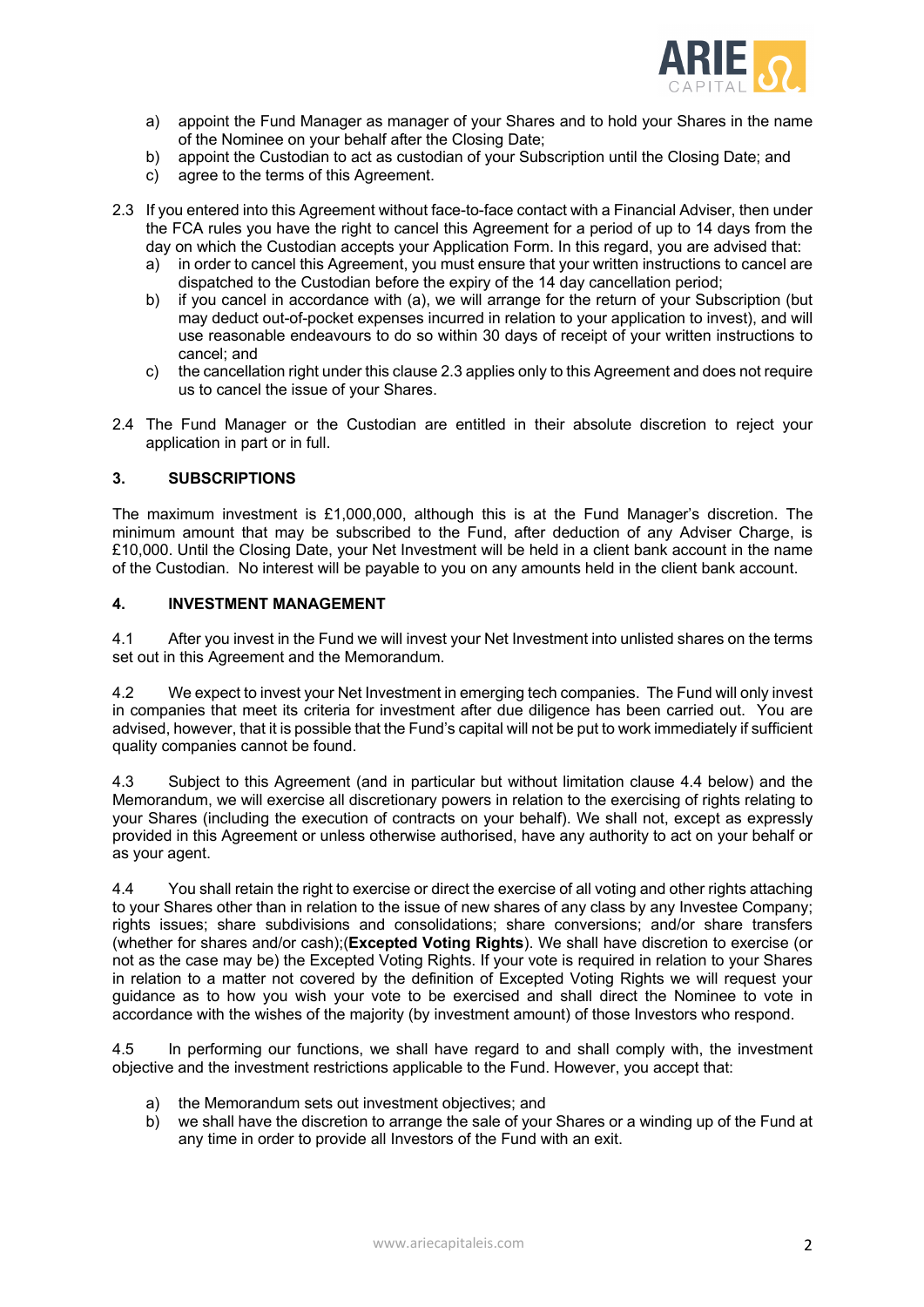

4.6 We have categorised you as a retail client for FCA Rules purposes and accepted your application to invest in the Fund on the basis of an assessment of this investment as suitable for you. That assessment has been conducted either (a) through your having provided us with information in the suitability questionnaire included in the Application Form or (b) with the benefit of appropriate information from your financial adviser. We will rely on this information in assessing the appropriateness of the investment for you.

# **5. CUSTODY**

5.1 All your Shares will be registered in the name of the Nominee. They will therefore be beneficially owned by you at all times, although the Nominee will have the legal title to them and will hold any documents evidencing ownership.

5.2 Neither the Fund Manager nor the Nominee may, subject to clause 5.3, lend your Shares or documents evidencing ownership to a third party or borrow against the security of your Shares or documents.

5.3 Individual customer entitlements will not be identifiable by separate certificates or other physical documents or external electronic record. In the event of an irreconcilable shortfall were the Nominee to default, all those investing in the Fund will share in that shortfall pro-rata to their Net Investments. The Fund Manager may deliver or accept delivery of certificates and/or CREST balances on behalf of the Nominee. The Fund Manager accepts responsibility for holdings in the name of the Nominee and for the acts and omissions of the Nominee.

5.4 We may realise your Shares in order to discharge any obligation that you may have under the Agreement, for example the payment of fees, costs and expenses.

5.5 You irrevocably empower and authorise us to direct the Nominee to exercise any conversion, subscription, voting or other rights (such as may arise in takeover situations, other offers and capital reorganisations) relating to your Shares (which we may nevertheless exercise or refrain from exercising, at our discretion). You acknowledge and agree that the Nominee is not obliged to seek or to accept any instruction or direction directly from you to exercise any rights in respect of your Shares.

5.6 Your Subscription will be deposited with an authorised credit institution in the UK in the name of the Custodian and with customer trust status, together with cash balances belonging to deposits held by the Custodian on behalf of third parties. Your Subscription will be treated as client money (as understood under the FCA Rules) and will be deposited by the Custodian in a client bank account in the name of the Custodian with an authorised credit institution in the UK. No interest will be payable to you on any amounts held within your investment.

5.7 We are responsible for complying with all requirements under the Takeover Code to notify the FCA and the Takeover Panel of dealings in relevant shares during a takeover or merger.

## **6. REPORTS AND INFORMATION**

You will receive reports twice a year, with details of the investments made on your behalf by the Fund.

# **7. ADVISER REMUNERATION**

7.1 Where instructed, we will arrange payment of any initial Adviser Charge due to the Financial Adviser through whom you have invested in the Fund. You may instruct us to do this by completing the relevant details on the application form. This will be deducted at outset and will reduce the amount of your Subscription.

#### **8. FEES AND EXPENSES**

8.1 In consideration for the provision of the Fund Manager services Prosper shall receive an annual fee equal to 1% of the total aggregate amount of funds raised (subject to a minimum fee of £10,000) plus VAT (the **Fund Manager Fee**) and the **Success Fee** (as defined below). The Fund Manager Fee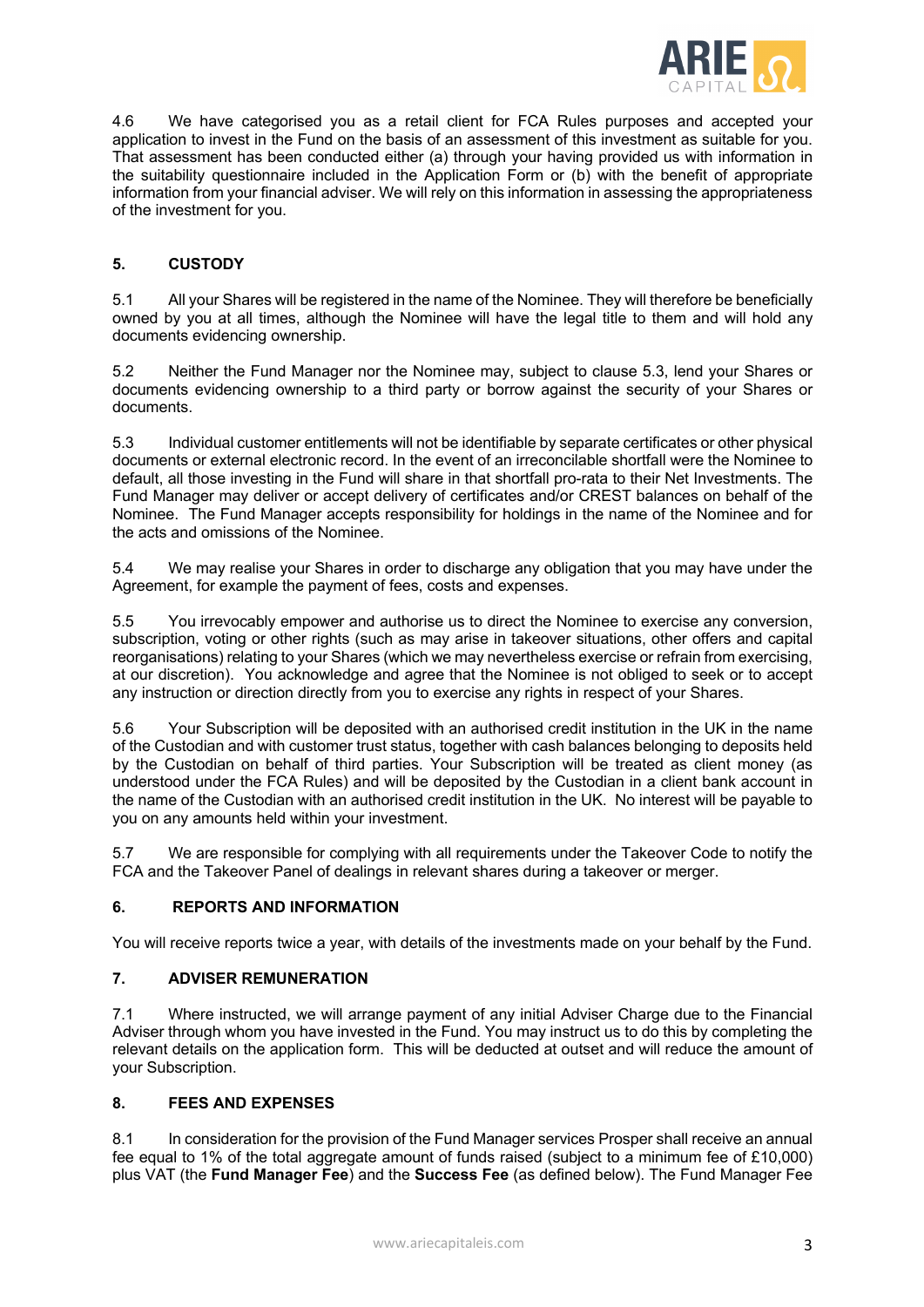

for the first year shall be payable by the ARIE Tech out of the Initial Costs. For each subsequent year the Fund Manager Fee shall, where possible, be charged to the Investee Companies and failing that shall be paid by ARIE Tech.

8.2 After Investors have received cash proceeds equal to £1.35 for every £1.00 invested, a performance fee will be charged at 20% on the amount of the increase over and above £1.35 (based on a £1.00 investment). This performance fee of 20% will be split 16% to ARIE Tech and 4% to Prosper and will be paid out of the proceeds of sale of your Shares on an exit (the **Success Fee**).

8.3 The costs of the Nominee are a set-up fee of £2,000 plus VAT and an annual fee of 0.15% of funds raised (minimum £2,000) plus VAT and shall be paid by ARIE Tech (the **Nominee Fees**).

8.4 If any fees or VAT payable under this clause 8 remain outstanding on an exit, such unpaid fees shall be paid out of the proceeds of sale of your Shares.

# **9. YOUR OBLIGATIONS**

9.1 By signing the Application Form you have made representations which we will rely upon. You must immediately inform us in writing of any material change in circumstance and any change in the information provided in the Application Form.

9.2 In addition, you must provide us with any information which we may reasonably request for the purposes of managing the Fund.

## **10. DELEGATION AND ASSIGNMENT**

10.1 We or the Custodian may engage agents, including associates, to perform any of our respective functions under this Agreement. We or the Custodian (as applicable) will act in good faith and with due diligence in the selection, use and monitoring of these agents. Any such engagement of agents shall not affect our or the Custodian's respective liability under this Agreement.

10.2 For the avoidance of doubt, we will not be liable for the acts or omissions of the Custodian and the Custodian will not be liable for our acts or omissions.

## **11. INTERESTS AND DISCLOSURE**

11.1 We may provide investment management or other services to any person and shall not in any circumstances be required to account to you for any profits earned in connection with such services. However, we will use reasonable endeavours to ensure fair treatment as between you and other customers of the Fund Manager in accordance with the FCA Rules and the Conflicts Policy.

11.2 We may recommend transactions in which we or any associate of ours may have, directly or indirectly, a material interest or in relation to which we may have a relationship of any description with another party, which may involve a potential conflict with our duty to you. However, our employees are required to comply with the Conflicts Policy and disregard any such interest, relationship or arrangement when managing your investment.

11.3 A copy of the Conflicts Policy is available from us on request.

## **12. LIABILITY**

12.1 Both we and the Custodian will at all times act in good faith and with reasonable care.

12.2 We shall not be liable for any loss to you arising from any investment decision or for other action taken in accordance with this Agreement, except to the extent that such loss is directly due to our negligence, wilful default or fraud or that of our employees.

12.3 Neither we nor the Custodian shall be liable for any defaults of any counterparty, agent, banker or other person or entity which holds money, investments or documents of title for the Fund.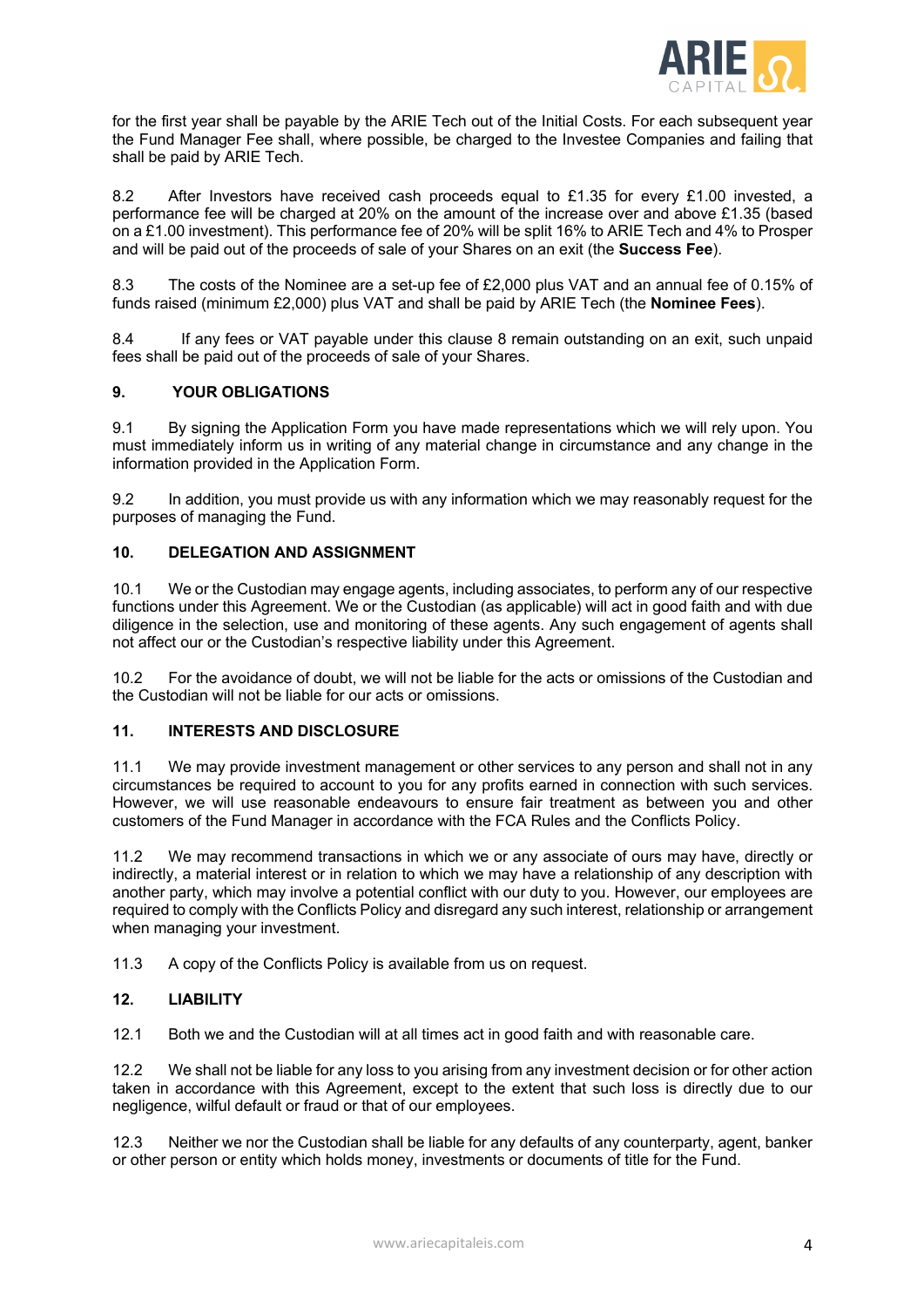

12.4 In the event of any failure, interruption or delay in the performance of our or the Custodian's obligations resulting from acts, events or circumstances not reasonably within the relevant party's control, neither we nor the Custodian shall be liable or have any responsibility of any kind for any loss or damage thereby incurred or suffered by you. Such acts, events or circumstances shall include: war, riot, civil commotion or acts of terrorism; epidemic, severe weather conditions; industrial action; acts of governmental or regulatory authorities and breakdown of computer or communications systems.

12.5 By subscribing for Shares you are purchasing unquoted securities. Unquoted securities carry a higher degree of risk than securities quoted on a stock exchange or regulated market. There is a restricted market for such securities and it can be difficult to obtain reliable valuations for them. By signing the Application Form and entering into this Agreement you confirm:

- a) your understanding that there is no promise as to the performance of the Fund; and
- b) that you have properly considered the risk warnings set out in the Memorandum or have taken professional advice as to their significance and importance as you judged appropriate.

## **13. EXIT**

13.1 The Fund will look to invest in EIS qualifying companies where there appears to be a clear view of a potential exit within the timeframe of the Fund's estimated 5-year life cycle (each an **Exit**). These exit scenarios will typically be a trade sale, a management buy-out or a refinancing. When an exit has been identified for a particular Investee Company, we will notify you of the date and arrange for the Investee Company to provide you with consideration for your Shares. On an exit your Shares will either be:

- a) realised (with the net cash proceeds after fees, expenses and any applicable VAT or other taxes transferred to you); or
- b) transferred into your name or as you may otherwise direct, or a combination of the two.

13.2 The proceeds from each Exit in respect of an Investee Company shall be paid in the first instance to the client bank account in the name of the Custodian. On an Exit the Custodian shall distribute all proceeds to the Investors on each Exit after payment of the fees, expenses and liabilities of the Fund.

13.3 You shall be liable for any taxation which may become payable by you as a result of the receipt of any distribution under this Investment Management Agreement or on an Exit. For the avoidance of doubt, where an investment ceases to be an EIS qualifying investment then each Investor shall be liable to account to HMRC for their respective tax liability and neither the Fund Manager nor the Custodian shall be liable to the Investors or HMRC for any sums due.

13.4 If we:

- a) give you not less than three months' written notice of our intention to terminate the Fund as a whole, or our role as manager of the Fund; or
- b) cease to be appropriately authorised by the FCA or become insolvent,

we shall endeavour to make arrangements to transfer management of the Fund to another manager on the basis that the latter shall assume our role under this Agreement. If, however, in any such circumstances, we are unable to appoint a successor, this Agreement shall at that point terminate and, subject to clause 14, your Shares shall be transferred into your name or as you may otherwise direct.

#### **14. TERMINATION**

14.1 On termination of this Agreement, we will use reasonable endeavours to expeditiously complete all transactions in progress at termination.

14.2 Termination will not affect accrued rights, existing commitments or any contractual provision intended to survive termination and will be without penalty or other additional payments, except that you will pay fees, expenses and costs properly incurred by us up to the date of termination and payable under the terms of this Agreement.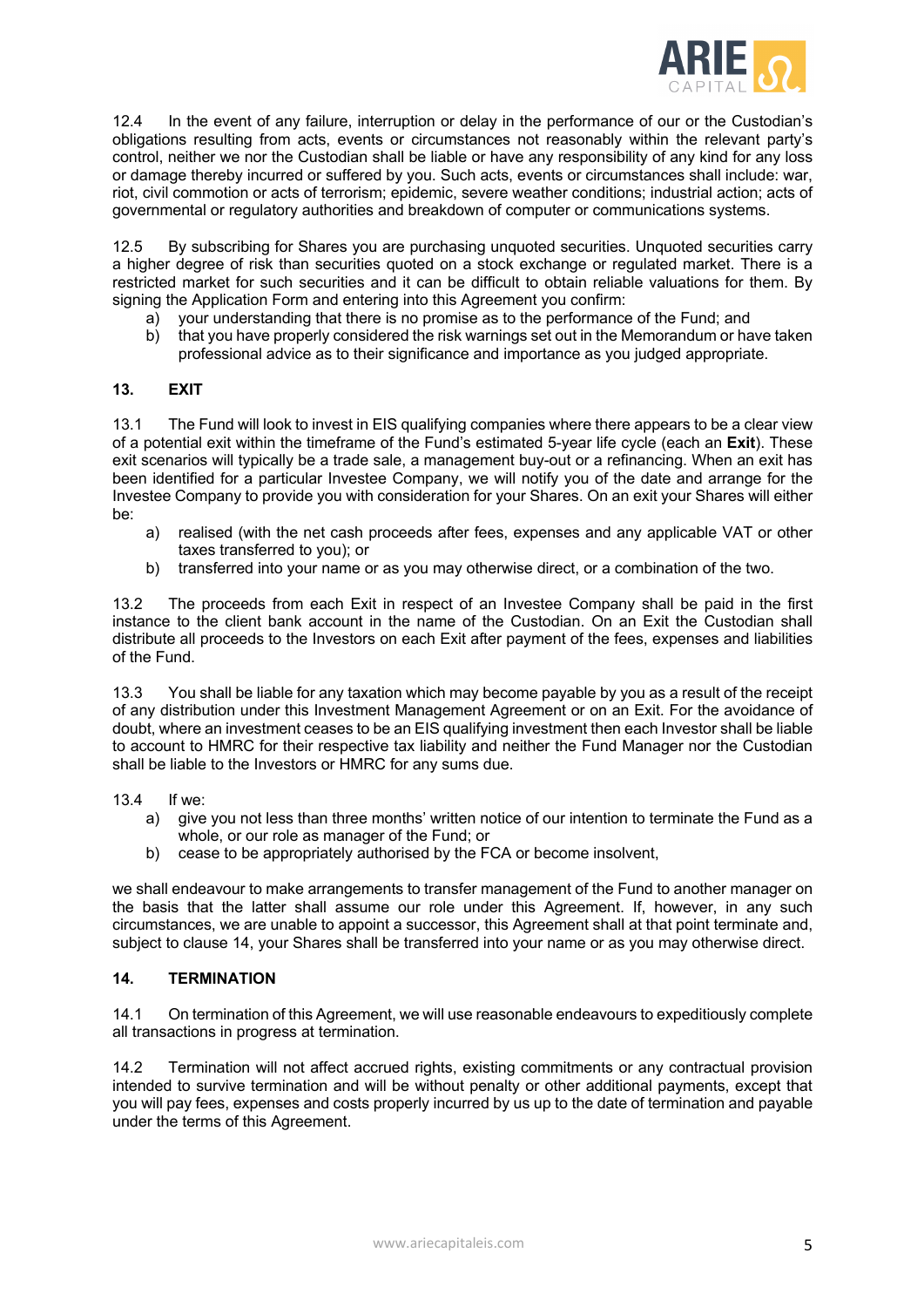

14.3 On termination, we may retain cash or realise such number of your Shares as may be required to settle transactions already initiated and to pay your outstanding liabilities, including fees and expenses payable to us.

## **15. CONFIDENTIAL INFORMATION**

15.1 The Fund Manager and the Custodian will at all times keep confidential all information acquired in consequence of their respective roles and duties as manager and custodian of the investments comprised within your investment, except for information in the public domain; or which we or the Custodian may be entitled or bound to disclose under compulsion of law; or required by regulatory agencies; or given by us to professional advisers where reasonably necessary for the performance of their professional services; or which you authorise us or the Custodian to disclose, and shall use all reasonable endeavours to prevent any breach of this sub-clause.

15.2 Neither the Fund Manager nor the Custodian shall be obliged to make use of any information which comes to the notice of an employee, officer or agent of theirs or of any respective associate but properly does not come to the actual notice of the personnel whom we or the Custodian respectively designate to actually provide services under this Agreement.

## **16. COMPLAINTS AND COMPENSATION**

16.1 We and the Custodian have established procedures in accordance with the FCA Rules for consideration of complaints. Details of these procedures are available on request. Should you have a complaint, you should contact either us or the Custodian, as appropriate. If we or the Custodian cannot resolve the complaint to your satisfaction, you may be entitled to refer it to the Financial Ombudsman Service.

16.2 The Financial Services Compensation scheme deposit protection does not apply to the Fund.

## **17. COMMUNICATIONS**

17.1 Notices of instructions to us should be in writing and signed by you.

17.2 We may rely and act on any instruction or communication which purports to have been given by persons authorised to give instructions by you under the Application Form or subsequently notified by you from time to time and, unless we receive written notice to the contrary, whether or not the authority of such person shall have been terminated.

17.3 All communications which we make with you under this Agreement shall be in English.

17.4 You accept that we may communicate an unsolicited real time financial promotion (e.g. a telephone call promoting investments) to you.

## **18. GENERAL**

18.1 We shall devote such time and attention as may be required to enable us to manage the Fund in compliance with the FCA Rules.

18.2 We may amend this Agreement by giving you not less than 10 business days' written notice. We may also amend this Agreement by giving you written notice with immediate effect if such amendment is necessary in order to comply with the FCA Rules or other legal requirements.

18.3 All data which you provide to us or the Custodian is held by us or the Custodian subject to the General Data Protection Regulations 2017. You agree that we and the Custodian may pass personal data:

- a) to other persons insofar as is necessary in order to provide services as set in this Agreement;
- b) to the FCA and any other relevant regulatory authority; and
- c) in accordance with all other applicable legal requirements.